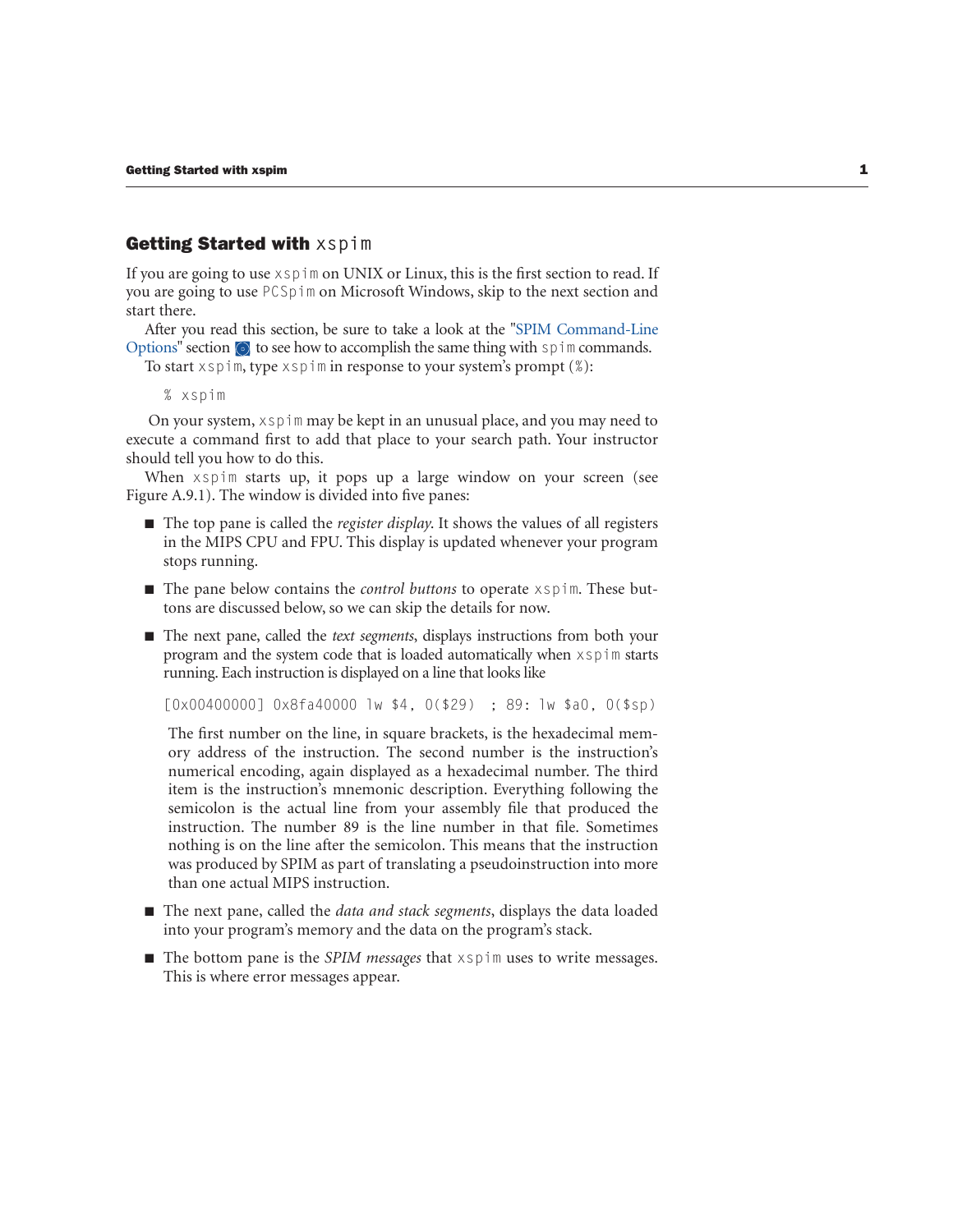

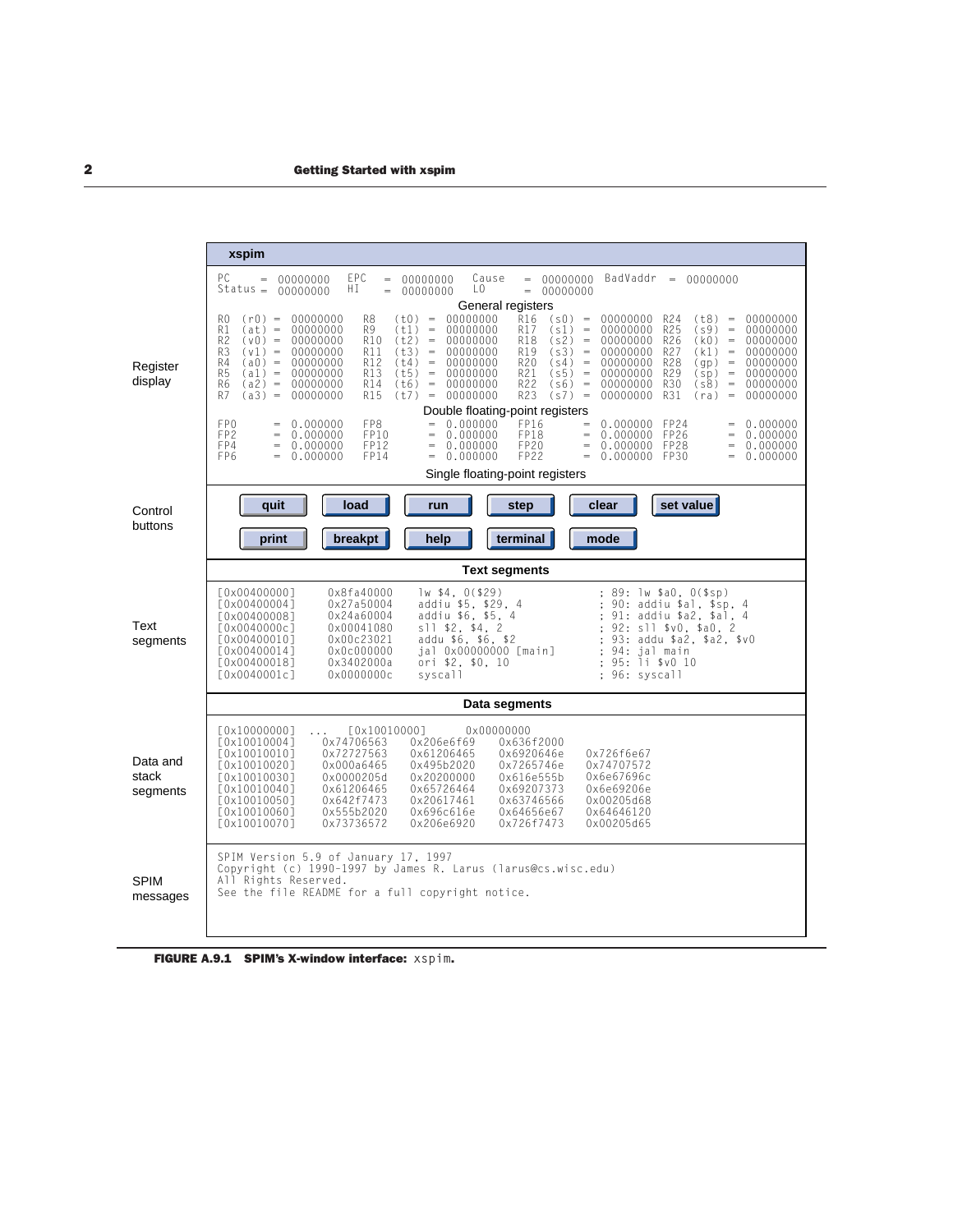## Getting Started with xspim

Let's see how to load and run a program. The first thing to do is to click on the load button (the second one in the first row of buttons) with the left mouse button. Your click tells xspim to pop up a small prompt window that contains a box and two or three buttons. Move your mouse so the cursor is over the box, and type the name of your file of assembly code. Then click on the button labeled assembly file within that prompt window. If you change your mind, click on the button labeled abort command, and xspim gets rid of the prompt window. When you click on assembly file, xspim gets rid of the prompt window, then loads your program and redraws the screen to display its instructions and data. Now move the mouse to put the cursor over the scrollbar to the left of the text segments, and click the left mouse button on the white part of this scrollbar. A click scrolls the text pane down so you can find all the instructions in your program.

To run your program, click on the run button in xspim's control button pane. It pops up a prompt window with two boxes and two buttons. Most of the time, these boxes contain the correct values to run your program, so you can ignore them and just click on ok. This button tells xspim to run your program. Notice that when your program is running, xspim blanks out the register display pane because the registers are continually changing. You can always tell whether xspim is running by looking at this pane. If you want to stop your program, make sure the mouse cursor is somewhere over xspim's window and type control-C. This causes xspim to pop up a prompt window with two buttons. Before doing anything with this prompt window, you can look at registers and memory to find out what your program was doing. When you understand what happened, you can either continue the program by clicking on continue or stop your program by clicking on abort command .

If your program reads or writes from the terminal, xspim pops up another window called the *console*. All characters that your program writes appear on the console, and everything that you type as input to your program should be typed in this window.

Suppose your program does not do what you expect. What can you do? SPIM has two features that help debug your program. The first, and perhaps the most useful, is single-stepping, which allows you to run your program an instruction at a time. Click on the button labeled step and another prompt window pops up. This prompt window contains two boxes and three buttons. The first box asks for the number of instructions to step every time you click the mouse. Most of the time, the default value of 1 is a good choice. The other box asks for arguments to pass to the program when it starts running. Again, most of the time you can ignore this box because it contains an appropriate value. The button labeled step runs your program for the number of instructions in the top box. If that number is 1, xspim executes the next instruction in your program, updates the display, and returns control to you. The button labeled continue stops single-stepping